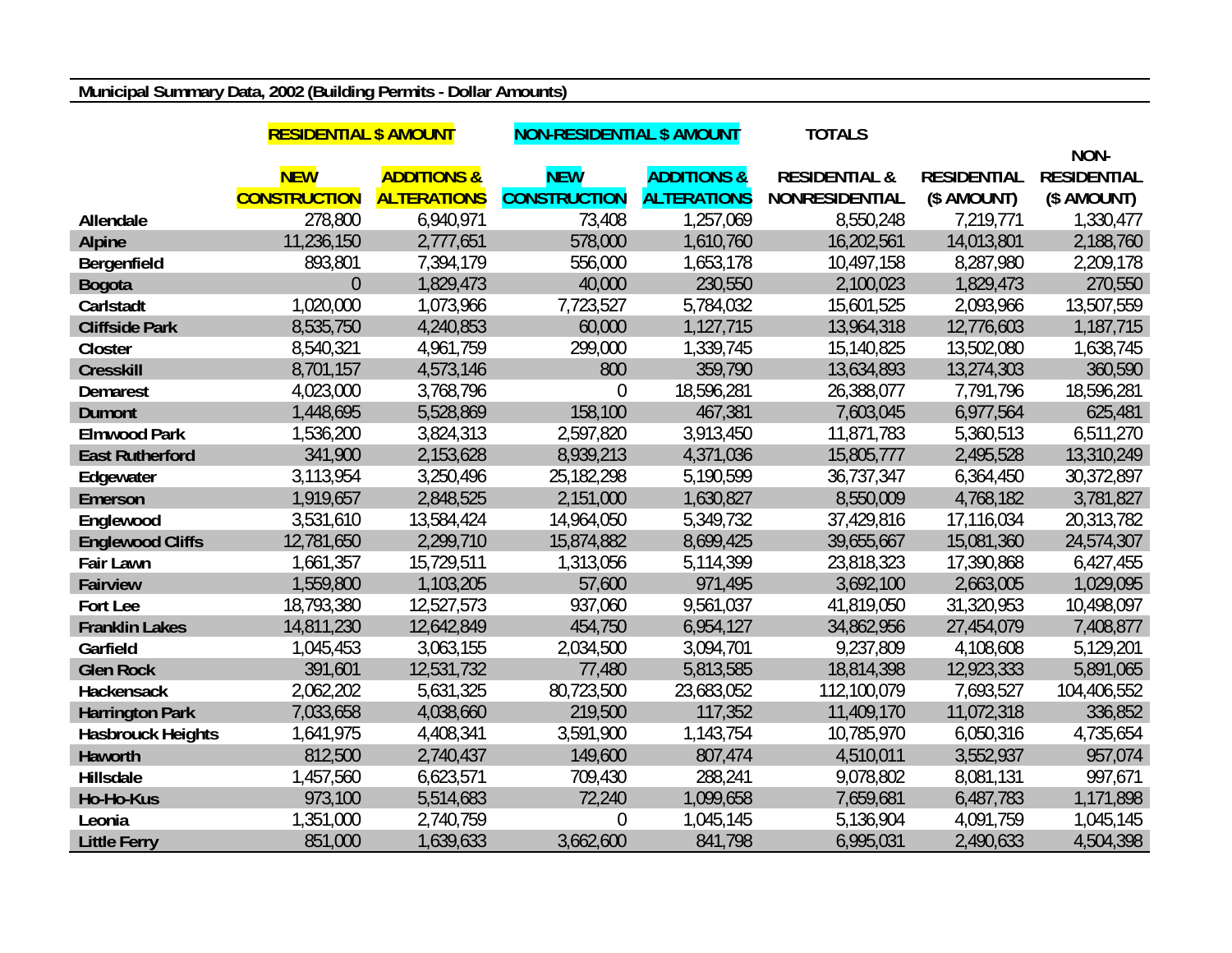| Lodi                      | 2,530,100      | 246,061        | $\Omega$         | 96,975     | 2,873,136   | 2,776,161      | 96,975     |
|---------------------------|----------------|----------------|------------------|------------|-------------|----------------|------------|
| Lyndhurst                 | 1,834,250      | 5,775,182      | 1,033,300        | 4,823,848  | 13,466,580  | 7,609,432      | 5,857,148  |
| Mahwah                    | 11,757,388     | 10,599,375     | 1,953,647        | 38,847,980 | 63,158,390  | 22,356,763     | 40,801,627 |
| Maywood                   | 532,600        | 3,116,309      | 221,000          | 1,638,070  | 5,507,979   | 3,648,909      | 1,859,070  |
| <b>Midland Park</b>       | 1,604,822      | 5,009,727      | 125,000          | 299,145    | 7,038,694   | 6,614,549      | 424,145    |
| Montvale                  | 2,246,000      | 7,105,497      | 150,000          | 14,159,138 | 23,660,635  | 9,351,497      | 14,309,138 |
| Moonachie                 | 540,000        | 619,276        | $\boldsymbol{0}$ | 2,523,230  | 3,682,506   | 1,159,276      | 2,523,230  |
| <b>New Milford</b>        | 913,790        | 6,521,563      | $\overline{0}$   | 10,650,406 | 18,085,759  | 7,435,353      | 10,650,406 |
| North Arlington           | 1,105,100      | 2,729,280      | 830,315          | 1,513,300  | 6,177,995   | 3,834,380      | 2,343,615  |
| Northvale                 | 1,157,860      | 1,375,181      | $\theta$         | 1,233,753  | 3,766,794   | 2,533,041      | 1,233,753  |
| Norwood                   | 4,732,971      | 2,258,093      | 37,100           | 727,518    | 7,755,682   | 6,991,064      | 764,618    |
| <b>Oakland</b>            | 840,225        | 7,246,447      | 329,000          | 14,035,866 | 22,451,538  | 8,086,672      | 14,364,866 |
| Old Tappan                | 9,958,075      | 5,045,002      | 12,500           | 7,624,436  | 22,640,013  | 15,003,077     | 7,636,936  |
| Oradell                   | $\overline{0}$ | 5,604,831      | 39,643           | 1,739,408  | 7,383,882   | 5,604,831      | 1,779,051  |
| <b>Palisades Park</b>     | 10,159,700     | 1,554,647      | $\overline{0}$   | 2,071,846  | 13,786,193  | 11,714,347     | 2,071,846  |
| <b>Paramus</b>            | 15,955,233     | 13,976,656     | 54,018,751       | 28,510,173 | 112,460,813 | 29,931,889     | 82,528,924 |
| Park Ridge                | 5,235,354      | 4,080,459      | 56,470           | 3,248,471  | 12,620,754  | 9,315,813      | 3,304,941  |
| Ramsey                    | 4,460,328      | 9,463,449      | 234,000          | 8,446,550  | 22,604,327  | 13,923,777     | 8,680,550  |
| Ridgefield                | 1,132,060      | 2,703,951      | 677,500          | 3,418,842  | 7,932,353   | 3,836,011      | 4,096,342  |
| <b>Ridgefield Park</b>    | 1,000          | 2,306,080      | 75,000           | 2,125,170  | 4,507,250   | 2,307,080      | 2,200,170  |
| Ridgewood                 | 3,040,500      | 25,236,027     | 739,088          | 19,178,225 | 48,193,840  | 28,276,527     | 19,917,313 |
| <b>River Edge</b>         | 293,800        | 5,406,469      | $\theta$         | 1,104,078  | 6,804,347   | 5,700,269      | 1,104,078  |
| <b>River Vale</b>         | 3,880,200      | 5,973,590      | $\overline{0}$   | 12,066,742 | 21,920,532  | 9,853,790      | 12,066,742 |
| <b>Rochelle Park</b>      | 436,699        | 2,277,153      | 167,000          | 2,568,585  | 5,449,437   | 2,713,852      | 2,735,585  |
| Rockleigh                 | 296,800        | 480,100        | $\theta$         | 451,000    | 1,227,900   | 776,900        | 451,000    |
| <b>Rutherford</b>         | 728,000        | 6,493,001      | 1,327,500        | 2,485,633  | 11,034,134  | 7,221,001      | 3,813,133  |
| <b>Saddle Brook</b>       | 1,373,001      | 4,114,538      | 15,001           | 2,632,776  | 8,135,316   | 5,487,539      | 2,647,777  |
| <b>Saddle River</b>       | 12,830,502     | 198,569        | 35,230           | $\theta$   | 13,064,301  | 13,029,071     | 35,230     |
| South Hackensack          | 371,200        | 1,377,698      | $\boldsymbol{0}$ | 1,694,838  | 3,443,736   | 1,748,898      | 1,694,838  |
| <b>Teaneck</b>            | 38,548,015     | 14,648,122     | $\overline{0}$   | 17,314,153 | 70,510,290  | 53,196,137     | 17,314,153 |
| <b>Tenafly</b>            | 14,775,679     | 10,890,966     | 512,250          | 2,657,118  | 28,836,013  | 25,666,645     | 3,169,368  |
| Teterboro                 | $\overline{0}$ | $\overline{0}$ | $\overline{0}$   | 7,269,213  | 7,269,213   | $\overline{0}$ | 7,269,213  |
| <b>Upper Saddle River</b> | 13,584,954     | 5,421,717      | 235,000          | 792,375    | 20,034,046  | 19,006,671     | 1,027,375  |
| Waldwick                  | 1,646,309      | 4,330,641      | 132,600          | 1,839,044  | 7,948,594   | 5,976,950      | 1,971,644  |
| Wallington                | 576,000        | 1,490,867      | $\boldsymbol{0}$ | 3,169,215  | 5,236,082   | 2,066,867      | 3,169,215  |
| Washington                | 4,675,400      | 5,873,168      | $\theta$         | 1,147,596  | 11,696,164  | 10,548,568     | 1,147,596  |